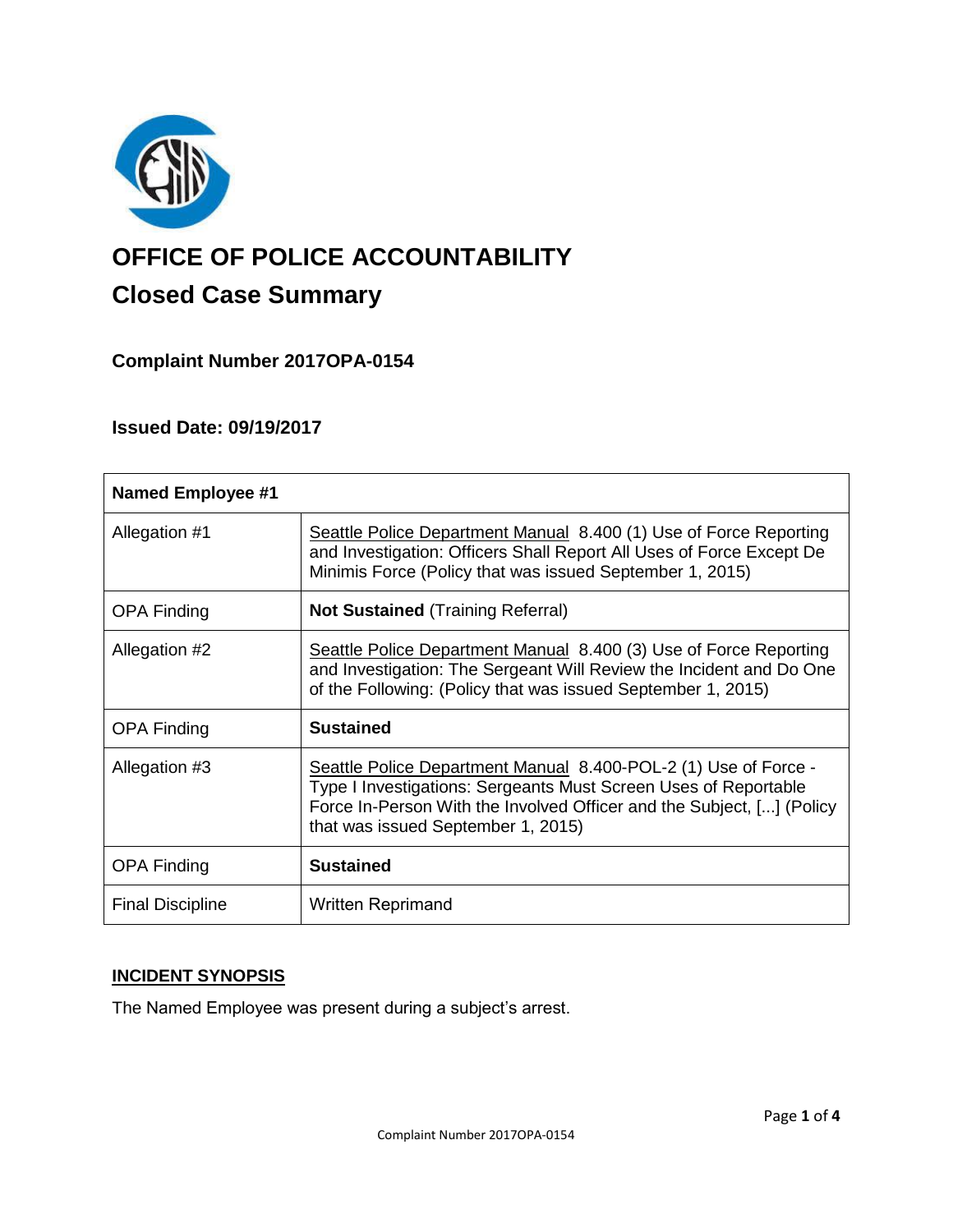#### **COMPLAINT**

The complainant, a supervisor within the Department, alleged that while reviewing In-Car Video (ICV) of a Use of Force, that the Named Employee was present at the scene of the Use of Force and failed to report, classify and properly screen a complaint of pain and a soft-take-down of the suspect as Type I Force.

#### **INVESTIGATION**

The OPA investigation included the following actions:

- 1. Review of the complaint memo
- 2. Search for and review of all relevant records and other evidence
- 3. Review of In-Car Video (ICV)
- 4. Interview of SPD employee

### **ANALYSIS AND CONCLUSION**

On the date in question, the subject was subjected to force by officers and made two complaints of pain.

The first complaint was made when officers were trying to place the subject into handcuffs. At that time, the subject stated, referring to an officer's attempts to open the subject's grip: "Don't break my fingers! Tell him to stop hurting me." Based on the evidence, it appeared that the statement, which was captured on ICV, was heard by that officer, another officer, and Named Employee #1. Moreover, the subject stated, apparently directed towards Named Employee #1: "Tell him to stop. Tell him to stop hurting me. Tell him to stop hurting me. If you are in charge, please tell him to stop."

The second complaint was made after the subject was handcuffed and while he was being walked by officers to a police vehicle. At that time, the subject appeared to indicate discomfort to his wrist from the handcuffs. This second complaint did not appear from the ICV to have been made in Named Employee #1's presence.

Manual Policy 8.400-POL-1(1) instructs that "officers shall report all uses of force except de minimis force." The policy further states that "[o]fficers shall thoroughly document all reportable uses of force to the best of their ability, including a description of each force application." Complaints of pain are construed as Type I uses of force for the purpose of reporting requirements.

While, as discussed below, Named Employee #1 did not properly review and screen either complaint of pain, he was not obligated to complete a Use of Force report. That responsibility fell to the two officers.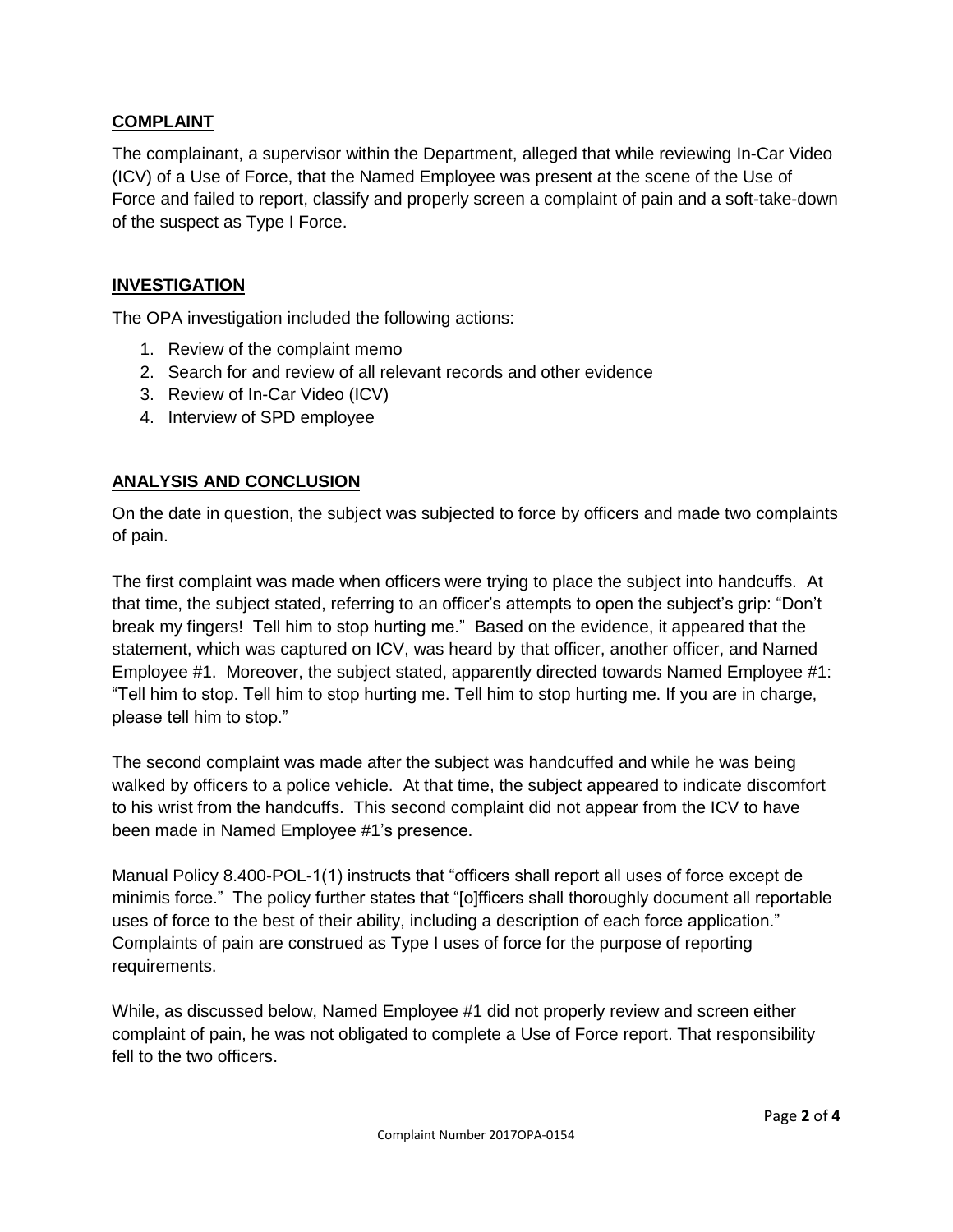The OPA Director noted, however, that Named Employee #1 asserted at his OPA interview that he did not think that the force used by the officers, including a soft takedown, needed to be reported as he believed it was de minimis. This was incorrect and directly contrary to policy.

Manual Policy 8.400-POL-1(3) requires that upon verbal notification by an officer of a reportable use of force, a sergeant "will review the incident" and do one of the following: (1) classify the investigation as a Type I use of force; (2) classify the investigation as a Type II use of force; or (3) call the Force Investigation Team (FIT) captain and screen a Type III response by FIT.

The elements of the sergeant's review of an incident are set forth in Manual Policy 8.400-TSK-2, and include, among other requirements in the context of a Type I investigation: screening the incident in person, which involves an immediate response to the scene unless it would be impractical and photographing of the alleged injury or area of pain.

As indicated above, the subject made two complaints of pain. However, Named Employee #1 did not properly review either as required by policy.

With regard to the first complaint, even though he was present when it was made, Named Employee #1 did not screen it as a Use of Force or photograph the area of injury.

With regard to the second complaint of pain, while Named Employee #1 claimed that he did not become aware of the complaint until after the subject was already booked into the jail, he did not take any steps to go to the jail to personally screen the force and photograph the area of injury.

Manual Policy 8.400-POL-2 requires, among other conduct, that "sergeants must screen uses of reportable force in-person with the involved officer and the subject, unless impracticable, prior to the subject being booked or released."

As referenced above, Named Employee #1 was aware of the first complaint of pain, but failed to properly screen the force and to photograph the area of injury. This was in violation of policy.

By the time Named Employee #1 learned of the second complaint of pain, the subject had already been booked into the jail. Named Employee #1 admitted that he did not go to the jail to screen the force and photograph the area of injury. Named Employee #1 believed that screening the force was impractical, based on the following: the subject was suffering from mental illness; Named Employee #1 "wasn't going to get anything from talking to him" given the subject's other statements at the scene; and on the assumption that the subject was not injured given his admittance into the jail. As both the Acting Lieutenant and Named Employee #1 later recognized, Named Employee #1 should have gone to the jail to screen the force. The OPA Director found that, based on the evidence, it was not impractical for Named Employee #1 to screen the force, and the failure to do so violated policy.